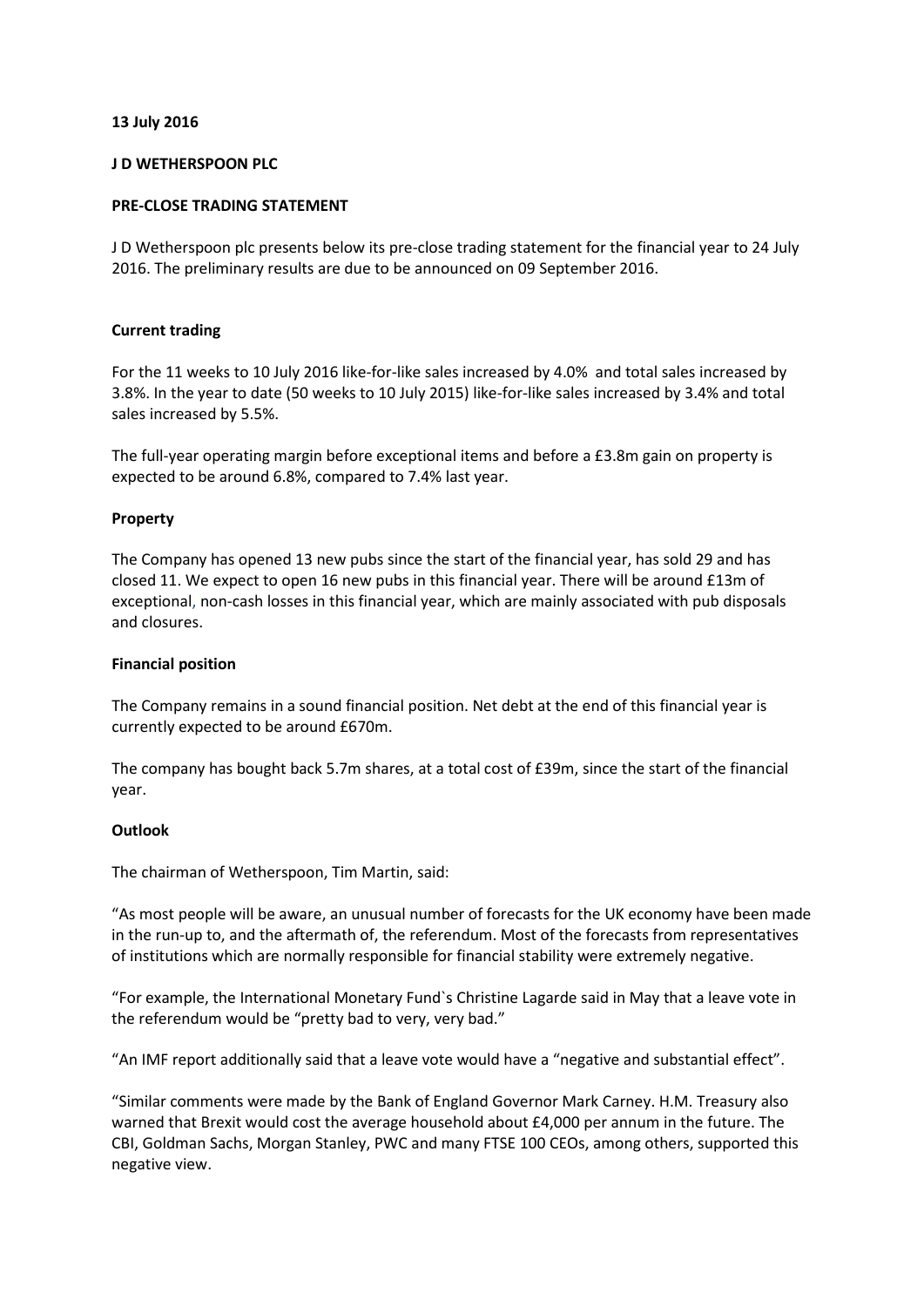"The Chancellor of the Exchequer George Osborne repeatedly warned that mortgage and interest rates were likely to rise in the event of a leave vote and threatened an emergency budget to increase taxes and to reduce public expenditure.

"Osborne`s stance was supported by Prime Minister David Cameron, who also forecast an increased likelihood of war and genocide.

"Unbeknown to most voters, one of the "architects" of the Remain campaign, which devised the above approach, was Peter Mandelson ("How the struggle for Europe was lost", Peter Mandelson, Financial Times, 2 July), who worked closely with Cameron, Osborne and others.

"In my opinion, the above individuals and organisations are either dishonest, or they have a poor understanding of economics, since democracy and prosperity are closely linked and the EU is clearly undemocratic. By voting to restore democracy in the UK, I believe the UK's economic prospects will improve, although it is quite possible that the unprecedented and irresponsible doom-mongering, outlined above, may lead to some kind of slowdown.

"In spite of the dire warnings above, Wetherspoon trade strengthened slightly in recent weeks and we consequently anticipate a modestly improved outcome for this financial year. Caution should be exercised in extrapolating current levels of sales growth for future years."

### **Enquiries:**

| John Hutson   | <b>Chief Executive Officer</b> | 01923 477777 |
|---------------|--------------------------------|--------------|
| Ben Whitley   | <b>Finance Director</b>        | 01923 477777 |
| Eddie Gershon | Company spokesman              | 07956 392234 |

# **Notes to editors**

1. J D Wetherspoon owns and operates pubs throughout the UK. The Company aims to provide customers with good-quality food and drink, served by well-trained and friendly staff, at reasonable prices. The pubs are individually designed, and the Company aims to maintain them in excellent condition.

### 2. Visit our website: [www.jdwetherspoon.co.uk](http://www.jdwetherspoon.co.uk/)

3. This announcement has been prepared solely to provide additional information to the shareholders of J D Wetherspoon, to meet the requirements of the FCA's Disclosure and Transparency Rules. It should not be relied on by any other party, for any other purposes. Forwardlooking statements have been made by the directors in good faith, using information available up until the date on which they approved this statement. Forward-looking statements should be regarded with caution, because of the inherent uncertainties in economic trends and business risks.

4. This announcement contains inside information on JD Wetherspoon plc.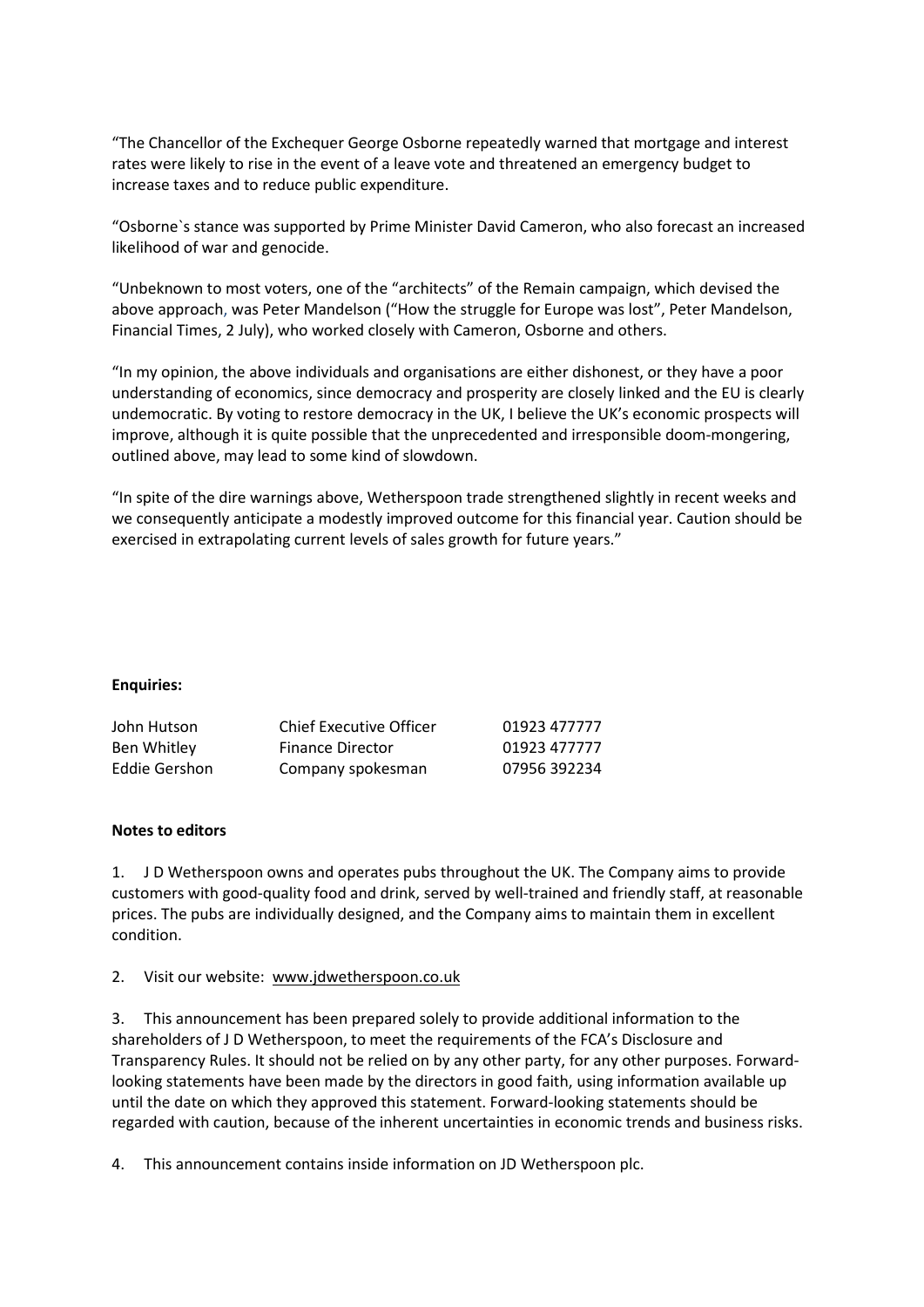5. The current financial year comprises 52 trading weeks to 24 July 2016.

6. The next trading update is expected to be the Company's final results announcement on 09 September 2016.

7. The article below was written by Tim Martin on the 27 June 2016. It outlines his views on the advantages of Brexit, the best approach to negotiating with the EU and a sensible approach to immigration.

#### The New Magna Carta

"The western world is aghast that a majority of Russian people seems to approve of Mr Putin's authoritarian rule, shackling of the press and intimidation of opponents. Yet most are oblivious to a subtler reduction in democracy in the EU in recent years: laws instigated by unelected commissioners; a European Court whose judgements override national parliaments; MEPs with limited powers; unaudited accounts for two decades and a ruling class of five unelected presidents. Both eastern and western regimes brought economic hardship to their peoples, with 50% youth unemployment in Greece and Portugal being one example in the west. The cataclysmic referendum result on Thursday has shaken the world. Democracy is back, but like prisoners confronted with freedom for the first time in decades, the nation is frightened and awestruck by its unlimited options.

The legacy of Project Fear is that the majority seems to believe that economic prospects are now worse, but unless history is turned upside down, the reverse is true. Democracy has always proved to be economic steroids. It took Japan and South Korea no time to emerge from the backwaters once democracy took root. The United States economy, with democracy enshrined in its constitution, became the most successful in the world from nowhere, once it shook off the colonial yoke- no taxation without representation was the mantra. Compare unfortunate South America. With similar population, resources and climate, but without the democratic heritage, the continent floundered badly and is still struggling mightily to shake off its autocratic chains. Examples of the economic success of democracy abound from New Zealand and Australia to Canada, Singapore and Norway.

Warren Buffett, the world`s greatest investor, has said that he cannot forecast where the stock market is going and he doesn't think anyone else can either. This modesty is not reflected in the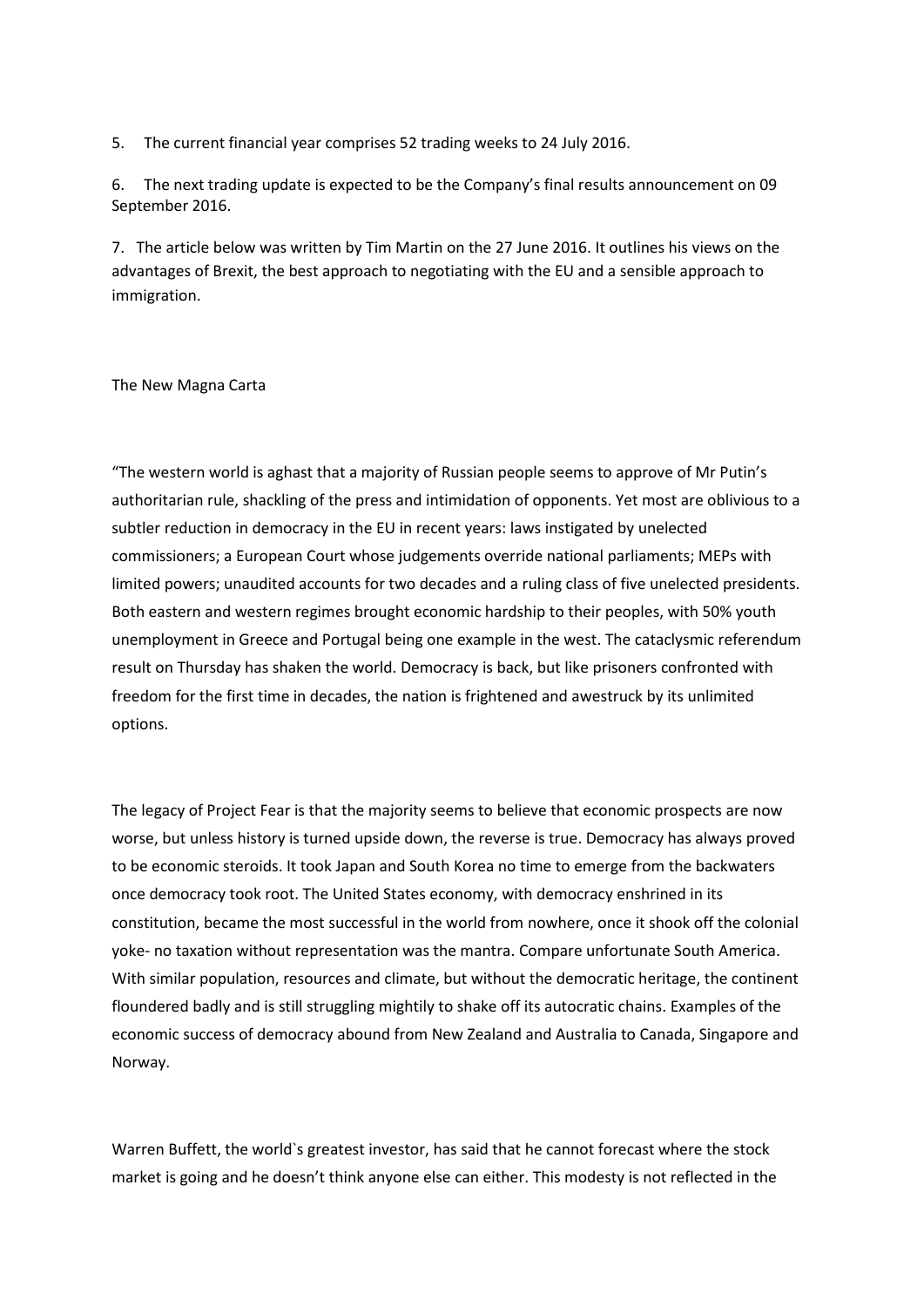central bankers and other soothsayers who, before the referendum, forecast trouble for the UK economy in the event of Brexit. The IMF, the OECD, the Bank of England, the CBI, Goldman Sachs, FTSE chief executives and others lined up to prophesy economic trouble ahead. Blinded by spreadsheets and ego, these Mystic Megs can't see the wood for the trees. The 'wood' in this case being the above examples of countries which have thrived as democracy has increased – most, but not all, economists, from David Smith at the Sunday Times to Martin Wolf at the FT and Mark Carney at the Bank of England, just don't get this point.

So now that the British have set themselves free, what do we do? The key, as in any successful negotiations, is to avoid being hectored or rushed. The timescale set by David Cameron seems sensible- the referendum was not a manifesto, so we need until the autumn to hammer out a plan. For most businesses free trade is a good starting point. It was helpful of our German friends, at their equivalent of the CBI, to point out the economic folly of attempting to impose tariffs on the EU`s biggest customer- the UK. If both sides impose the same tariffs, the UK public finances will gain hugely, since we run a massive deficit with the EU, but free trade will benefit both our citizens and the EU's. We can be sure that French, Italian and other producers of goods we import will take a similar view to the Germans, and that this free-trade philosophy will prevail, whatever the unelected President Juncker may think. Confounding received opinion, it's the Brussels bureaucracy which is threatened by Brexit, not The UK, hence the hollers from Juncker and co.

On the world stage the EU acts as a 'customs union' which imposes tariffs on food, wine and manufactured goods from most non-EU countries. Wetherspoon, for example, the UK`s biggest seller of wine in pubs, pays tariffs on most of the 95% of our wine we import from outside the EU. Eliminating tariffs on non-EU imports will be a huge shot in the arm for UK consumers, reducing shop prices and improving living standards, while acting as a catalyst for trade with the world.

Contrary to perceptions, most, but not all, Brexiteers also believe that immigration is a common factor in almost all successful democratic economies. The United States, Australia, New Zealand and Singapore, for example, have had consistently rising populations over many decades and that has gone hand in hand with superior economic performance. The leaders of the Leave campaign generally recognise this point, but believe that the essential factor is to have control over the process through an Australian-style points system, which welcomes immigrants provided they have the qualifications the country needs.